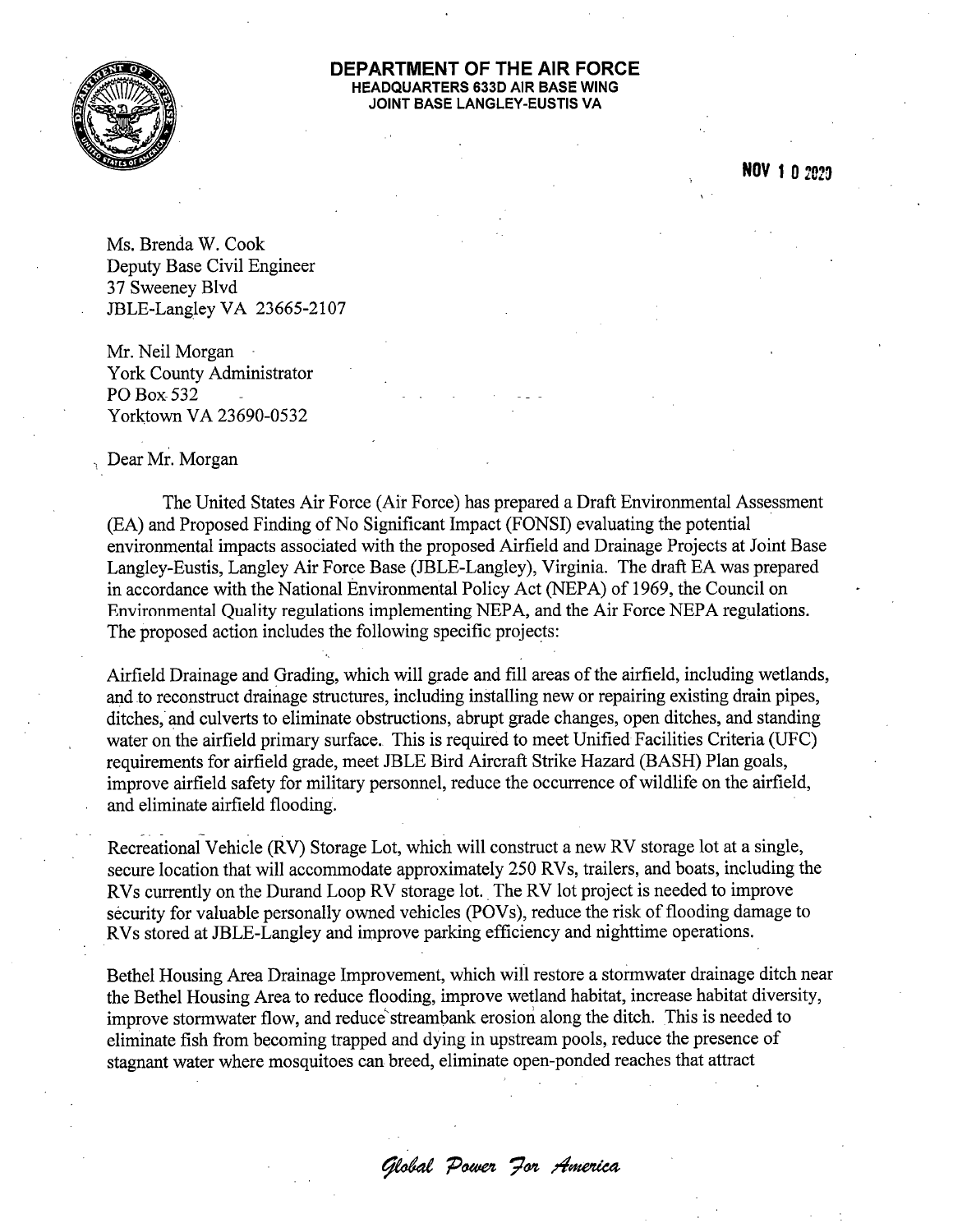## **Schott, Heather**

| From:    | Bellamy, Mark                                                                              |
|----------|--------------------------------------------------------------------------------------------|
| Sent:    | Tuesday, November 24, 2020 10:35 AM                                                        |
| To:      | Schott, Heather                                                                            |
| Subject: | FW: [EXTERNAL] FW: FINAL TRAFFIC PATTERN COMING TO ROUTE 134 AS NEW<br><b>BRIDGE OPENS</b> |

We could include this in BOS package

**From:** Kenneth Shannon <kenneth.shannon@vdot.virginia.gov> **Sent:** Tuesday, November 24, 2020 10:20 AM To: Bellamy, Mark <bellamy@yorkcounty.gov>; Hahn, Kyle <hahn@yorkcounty.gov> **Subject:** [EXTERNAL] FW: FINAL TRAFFIC PATTERN COMING TO ROUTE 134 AS NEW BRIDGE OPENS

FYI the new bridge should be open.

Ken Shannon, AICP

From: VDOT Hampton Roads <hamptonroadspublicinfo@vdot.virginia.gov> **Sent:** Tuesday, November 24, 2020 9:59 AM **To:** hamptonroadsdistrictemployees@vdot.virginia.gov **Subject:** FINAL TRAFFIC PATTERN COMING TO ROUTE 134 AS NEW BRIDGE OPENS

Daytime lane closures continuing as needed to complete construction